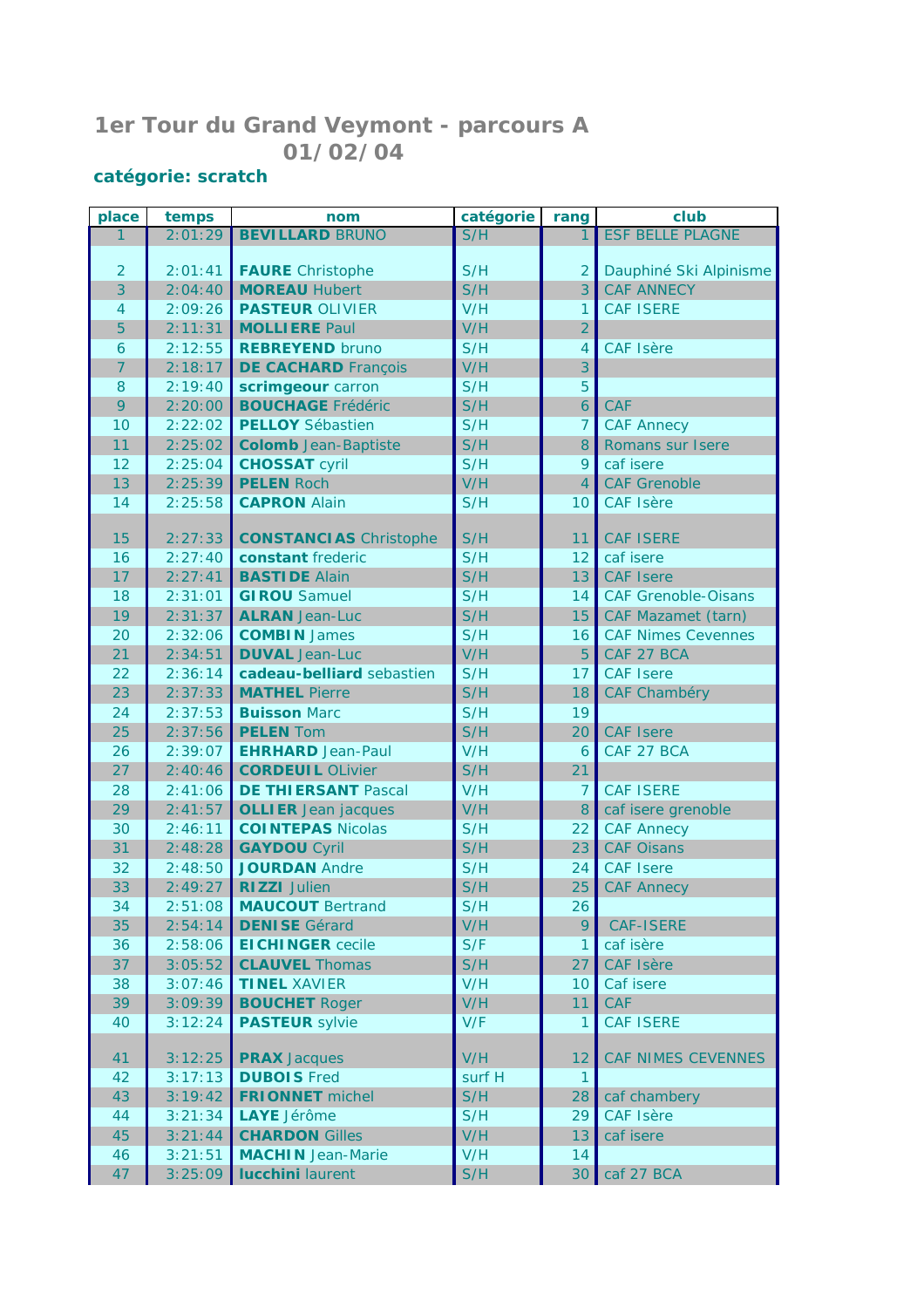| 48 | 3:35:20 <b>CHATEL</b> Gilbert   | V/H | 15 <sub>1</sub> |                |
|----|---------------------------------|-----|-----------------|----------------|
| 49 | 3:53:41 CLEYRAT Jean-Jacques    | V/H | 16              |                |
| 50 | 3:54:20 DONNAT françois         | S/H | 31              |                |
| 51 | 4:01:13 MAUER Franck            | S/H | 32              |                |
| 52 | $4:02:35$ PIAT gabin            | S/H | 33              |                |
| 53 | 4:09:08 MANIN Lionel            | S/H | 34              |                |
| 54 | 4:10:13 POUVREAU WILLIAM        | S/H | 35 <sup>°</sup> |                |
| 55 | 4:10:13 ALLO CHRISTOPHE         | S/H | 36 <sup>1</sup> |                |
| 56 | $4:10:13$ <b>CHATAIN</b> Arnaud | S/H |                 | 37 CAF La Mure |